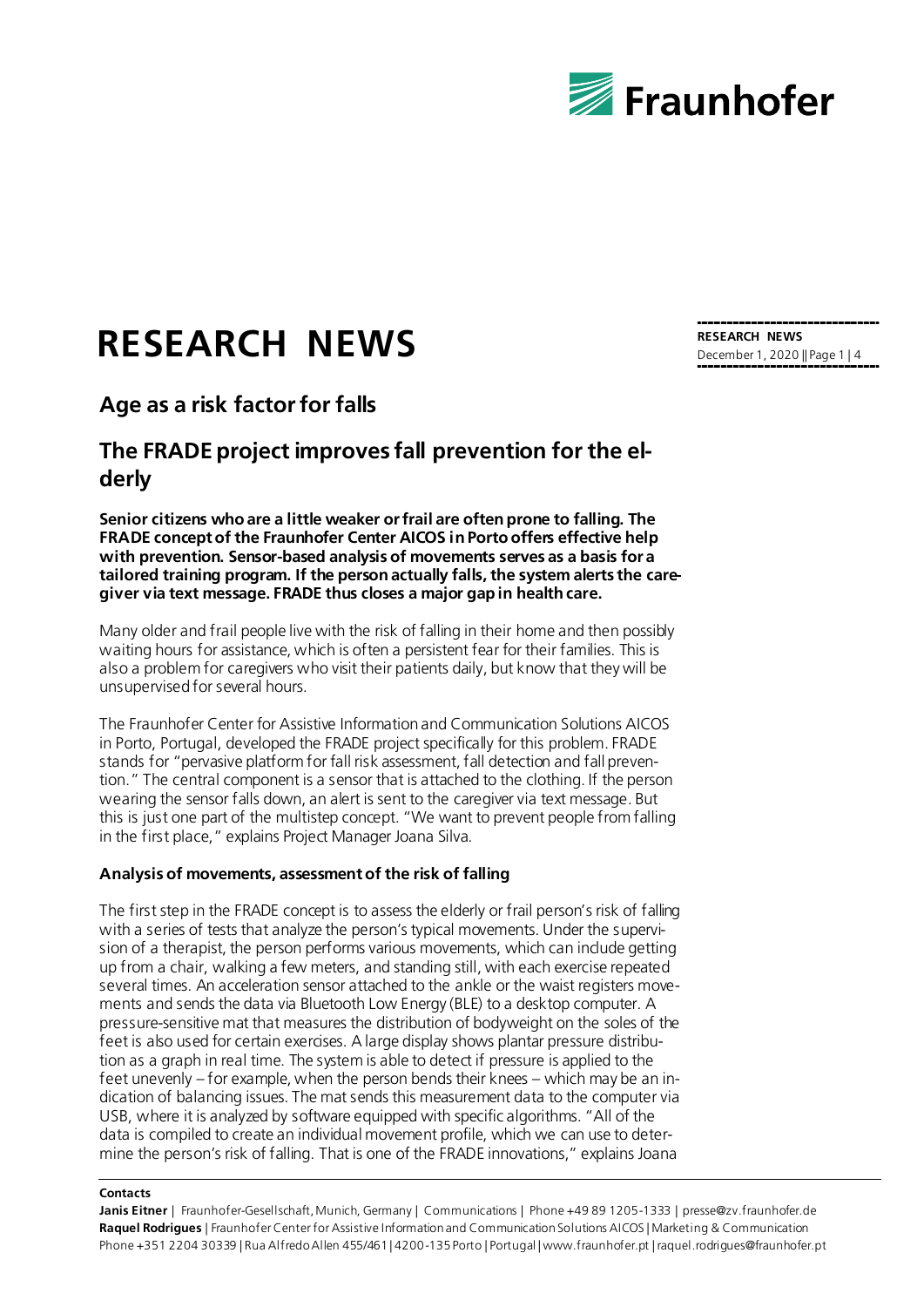

Silva. All of the information finds its way to the back-end server, which also serves as a central data storage platform for caregivers.

### **The tailored training program for home**

In the second step, the person is provided with a kit consisting of a sensor and Android tablet as well as a training program for home that is tailored to their individual movement profile and risk of falling. The training app shows in graphic form how to perform the movements. Once again, the wearable inertial sensor analyzes the movements. A microprocessor integrated into the sensor processes all of the data and sends it to the tablet via BLE. Those who train on a regular basis – i.e. around two to three times a week – can significantly reduce their risk of falling after a period of at least eight weeks.

The person is not entirely on their own as they do the exercises, as the Android app sends the data to the web server via the apartment's Internet connection. Caregivers and therapy specialists thus have access to their client's training data, which is visualized for them. If necessary, they can intervene and provide support.

### **Alert sent via text message after a fall**

Users should wear the sensor throughout the day for their own safety. The small device can be conveniently attached to the clothing with a clip. If the person does fall despite the training, the sensor sends an alert to the web server via Narrowband Internet of Things (NB-IoT). NB-IoT is an energy-saving radio technology optimized for small data volumes and can be integrated into existing cellular networks. If NB-IoT is not supported, the sensor module simply uses traditional GSM technology. Once the web server receives the alert, it sends a text message to the caregiver, who then knows who exactly has fallen and needs help.

A key benefit of FRADE is that it brings together the different aspects associated with the risk of falling among the elderly. "We combine different tasks: analysis of the risk of falling, prevention through training and the text message alert after a fall – all of these tasks are integrated seamlessly into a single platform," says Joana Silva. This is why FRADE also benefits hospitals, doctor's offices, therapy centers and care providers.

FRADE offers yet another advantage: it decentralizes care and support, since people can do their exercises at home.

The AICOS team has been working on this concept since 2015. "We've already analyzed the movements of more than 400 volunteers and developed tailored training programs in collaboration with therapists," explains Silva. To make the sensor and app more user-friendly for the target group, AICOS is planning usability tests with 25 women and men in the coming months.

**RESEARCH NEWS** December 1, 2020 || Page 2 | 4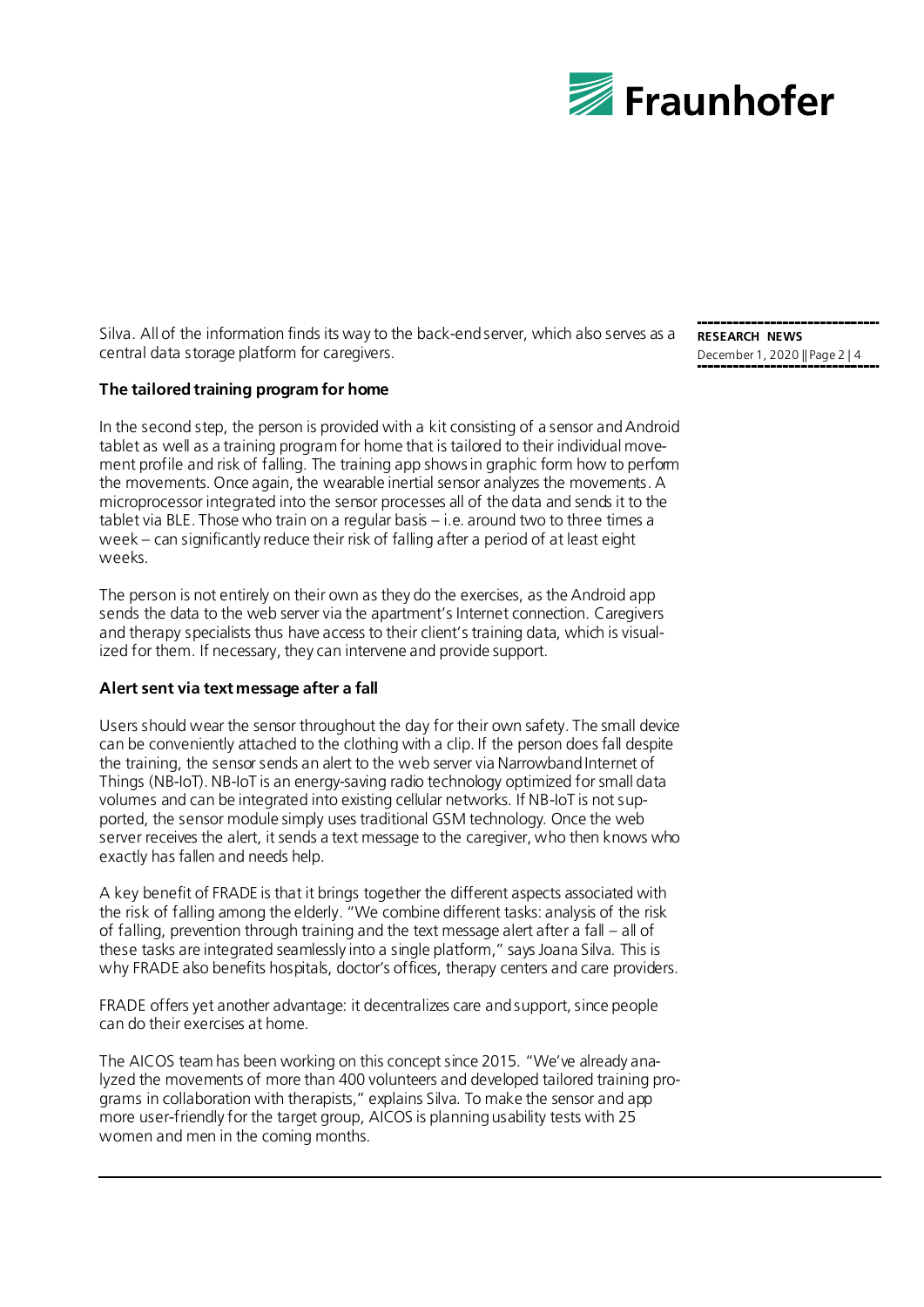

### **Use on the go with GPS**

Fraunhofer researchers developed both the Android app and the desktop software, while AICOS experts defined the specifications for the wearable device. The University of Porto and the nursing school Escola Superior de Enfermagem do Porto also participated in the project. The European Union supported the project coordinated by AICOS with €75,000 through the EIT Health RIS Innovation Call funding program.

In the next phase, the center in Porto will work on validating the system for use on the go. The sensor could also accompany senior citizens when they go shopping or for a walk. If the sensor registers a fall, it transmits the data to the web server and supplies the position via GPS.

FRADE provides the elderly and their families with peace of mind since it ensures their safety even when they're home alone.

#### **RESEARCH NEWS** December 1, 2020 || Page 3 | 4



**Fig. 1 Training with instructions: after analyzing movements, AICOS software creates an individual movement profile and assesses the risk of falling.** 

**© Fraunhofer AICOS**